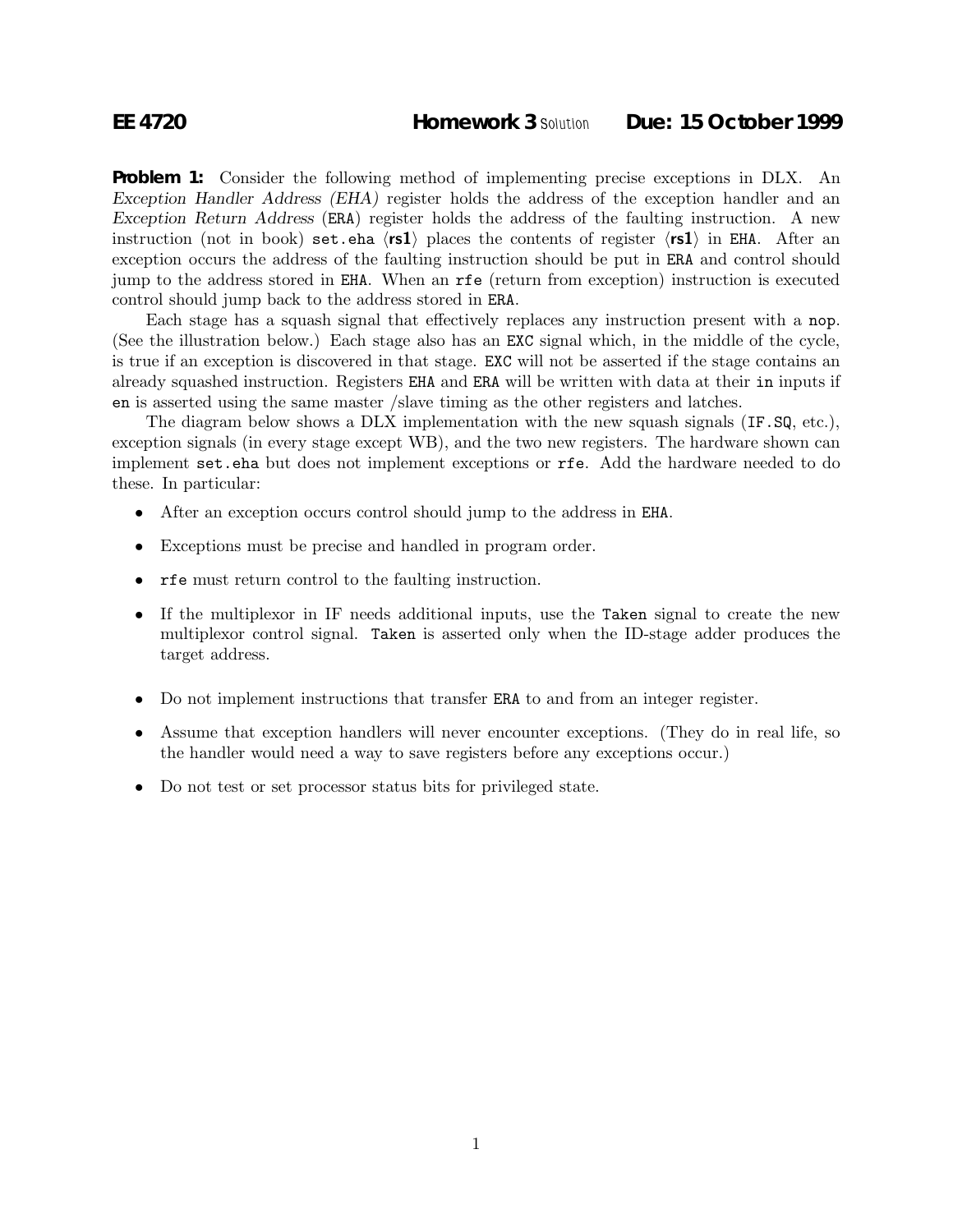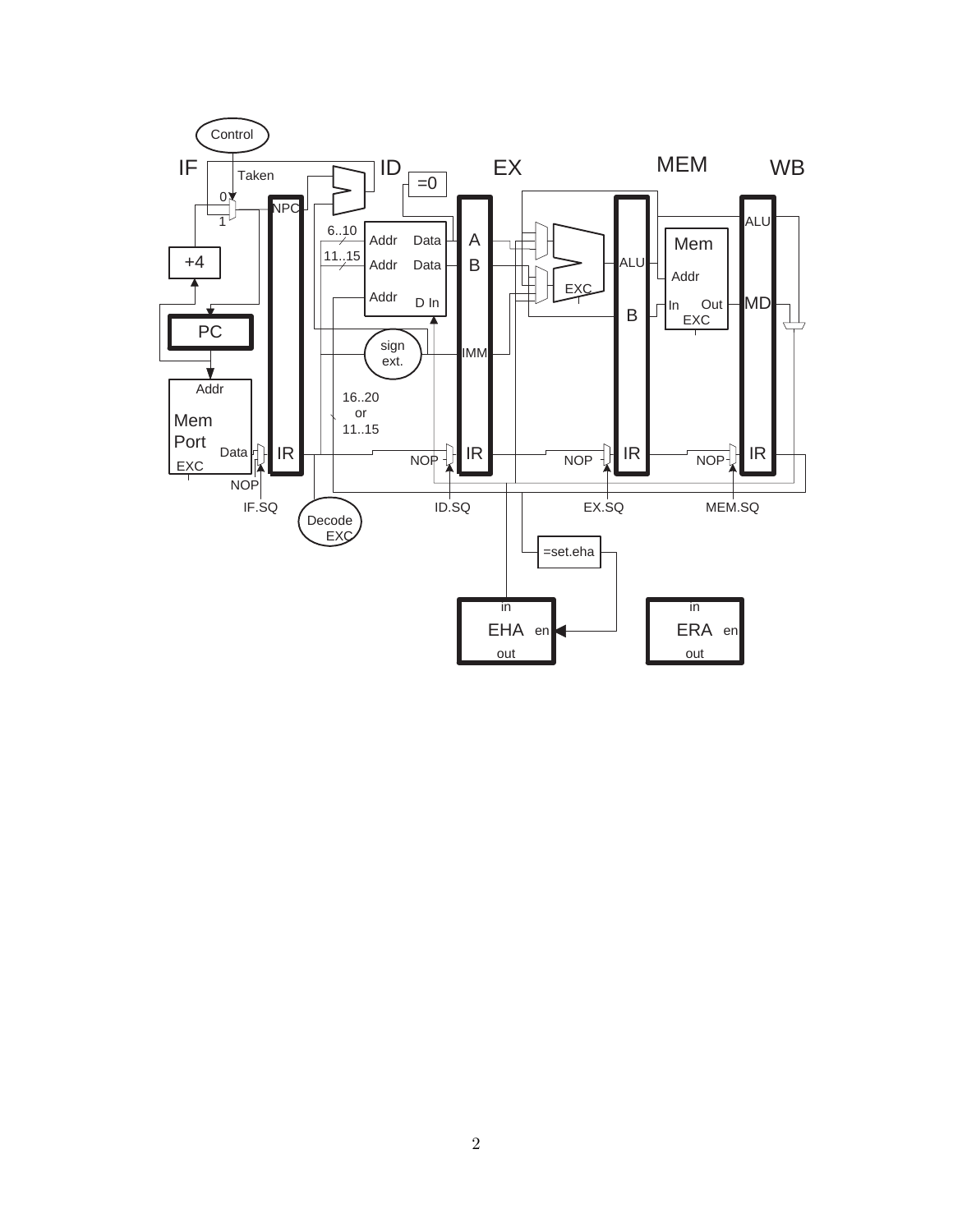Based on your design, show a pipeline execution diagram for the code below in which the lw instruction raises a page fault exception in MEM and ant raises an illegal instruction exception in ID. Show the execution through the first two lines of the handler. Also show execution of the return from the handler and the second call of the handler for the ant instruction.

| ! Cycle     |                                   | 0        | $\mathbf{1}$ | 2  | 3      | $\overline{4}$ | 5      | $6\overline{6}$ | 7          | 8 | 9  | 10 | 11     | 12     | - 13 | 14 |
|-------------|-----------------------------------|----------|--------------|----|--------|----------------|--------|-----------------|------------|---|----|----|--------|--------|------|----|
|             | lhi r20, hi(HANDLER)              | IF       | ID           | EХ | MEM WB |                |        |                 |            |   |    |    |        |        |      |    |
|             | or $r20$ , $r20$ , $10$ (HANDLER) |          | ΙF           | ID | ЕX     | MEM WB         |        |                 |            |   |    |    |        |        |      |    |
| set.eha r20 |                                   |          |              | ΙF | ID     | ЕX             | MEM WB |                 |            |   |    |    |        |        |      |    |
|             | add r1, r2, r3                    |          |              |    | ΙF     | ID             | ЕX     | MEM WB          |            |   |    |    |        |        |      |    |
| lw          | r4, 0(r5)                         |          |              |    |        | ΙF             | ID     |                 | EX *MEM*WB |   |    |    |        |        |      |    |
| ant         | r6, r7, r8                        |          |              |    |        |                |        | IF *ID* EXx     |            |   |    |    |        |        |      |    |
| sub         | r9, r10, r11                      |          |              |    |        |                |        | IFx             |            |   |    |    |        |        |      |    |
| and         | r12, r13, r15                     |          |              |    |        |                |        |                 |            |   |    |    |        |        |      |    |
|             | or r15, r16, r17                  |          |              |    |        |                |        |                 |            |   |    |    |        |        |      |    |
|             |                                   |          |              |    |        |                |        |                 |            |   |    |    |        |        |      |    |
| HANDLER:    |                                   |          |              |    |        |                |        |                 |            |   |    |    |        |        |      |    |
| SW          | 1000(r0), r1                      |          |              |    |        |                |        |                 |            |   | ΙF | ID | EX MEM |        | WВ   |    |
| SW          | $1004(r0)$ , r2                   |          |              |    |        |                |        |                 |            |   |    | ΙF | ID     | EX MEM |      | WВ |
| ! Cycle     |                                   | $\Omega$ |              | 2  | 3      | 4              | 5      | 6               | 7          | 8 | 9  | 10 | 11     | 12     | 13   | 14 |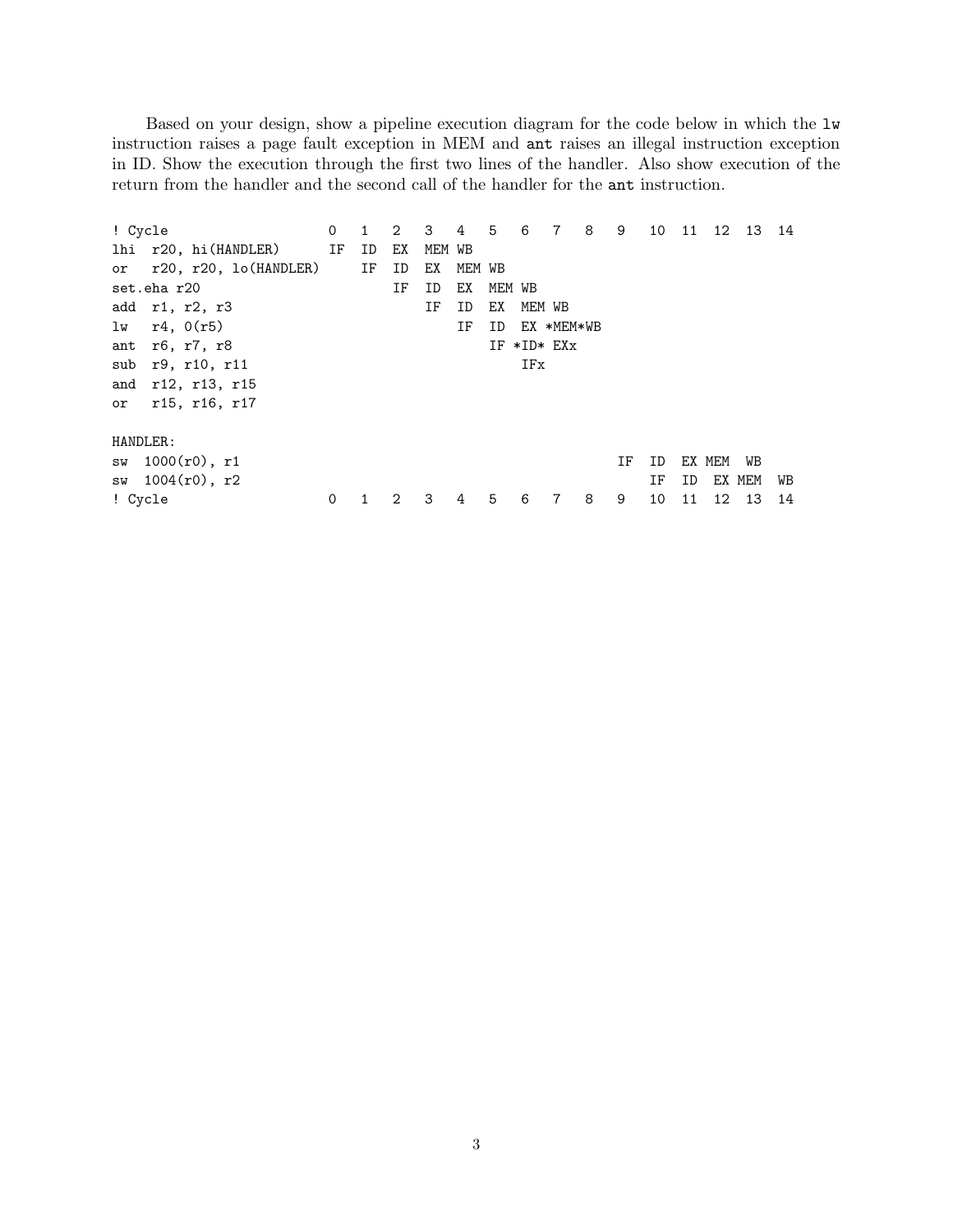! First lines duplicated lhi r20, hi(HANDLER) or r20, r20, lo(HANDLER) set.eha r20 !Cycle 100 101 102 103 104 105 106 107 add r1, r2, r3 lw r4, 0(r5) IF ID EX MEM WB ant r6, r7, r8  $IF *ID * EXx$ sub r9, r10, r11 IFx and r12, r13, r15 or r15, r16, r17 ... ! Return address still in ERA. lw r1, 1000(r0) IF ID EX MEM WB rfe IF ID EX MEM WB LINEX: add r1, r2, r3 IFx sub r4, r5, r6 xor r7, r8, r9